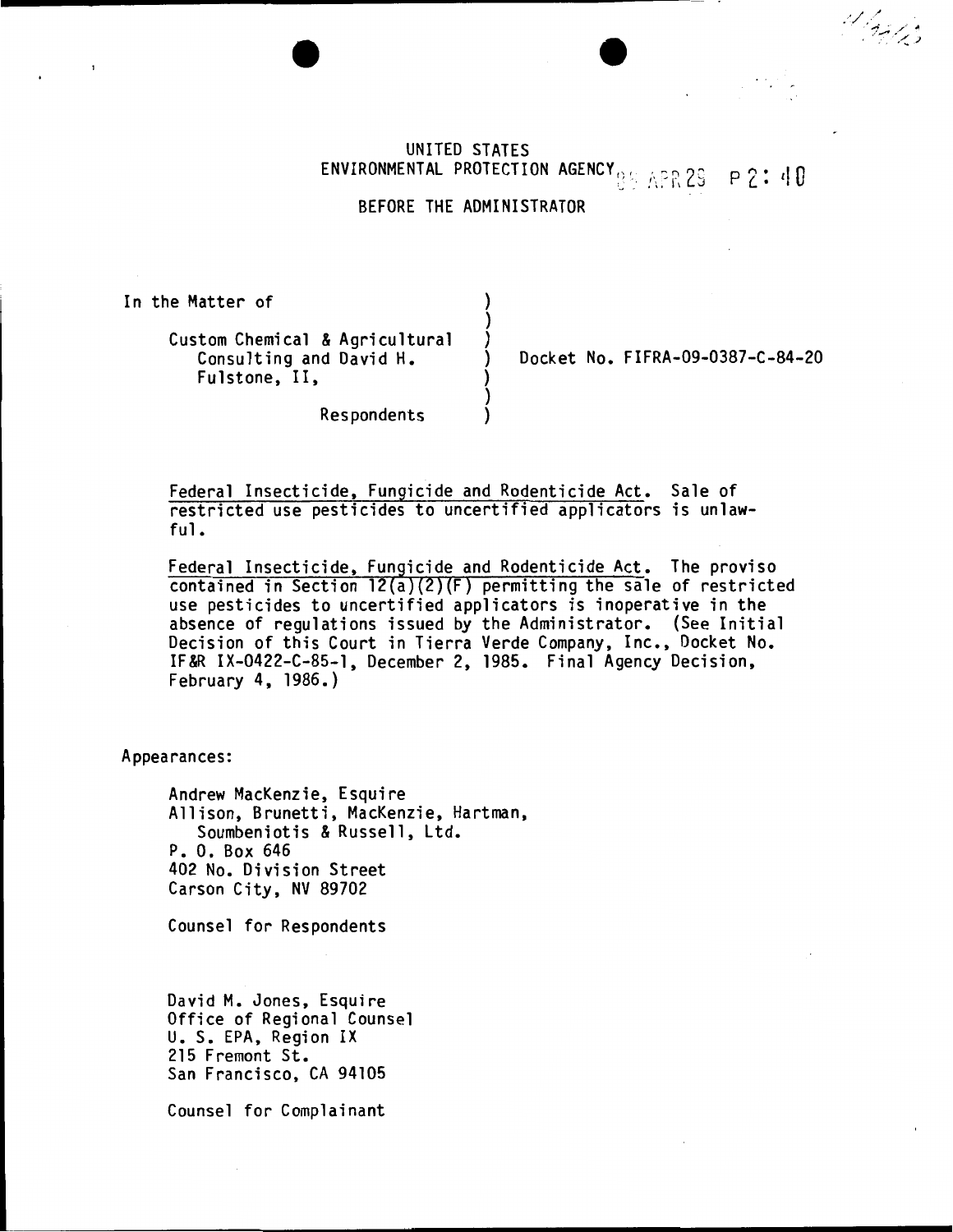## INITIAL DECISION

of

## Edward B. Finch Chief Administrative Law Judge

This is a civil administrative Complaint issued on February 7, 1984 which instituted action pursuant to Section 14(a) of the Federal Insecticide, Fungicide and Rodenticide Act, as amended (FIFRA) 7 U.S.C. 136 et seq. The Complaint is the United States Environmental Protection Agency (EPA) Region 9. The Respondent is Custom Chemical and Agricultural Consulting  $\underline{\mathsf{I}}$ and David H. Fulstone II, a principal shareholder of Respondent.

The specific charge in the Complaint is that Respondents made a pesticide, Phostoxin, which is classified as a restricted use pesticide (RUP) available for use or to be used by an uncertified applicator, or by an uncertified applicator not acting under the direct supervision of a certified applicator, in violation of Section 12(a)(2)(f) of FIFRA (7 U.S.C. 136  $j(a)(2)(F)$ .

A summary of the specific instances enumerated in Counts 1-21 are listed below with date of sale and name of purchaser.

- 1. Buckskin Ranch -- 12/6/82; 1/14/83
- 2. Mike Stewart -- 12/10/82; 3/8/83
- 3. Lee Ivey -- 1/28/83

<sup>1/</sup> The original Complaint did not include David H. Fulstone II as a Respondent. A Motion To Amend Complaint was granted to include David H. Fulstone II as a Respondent.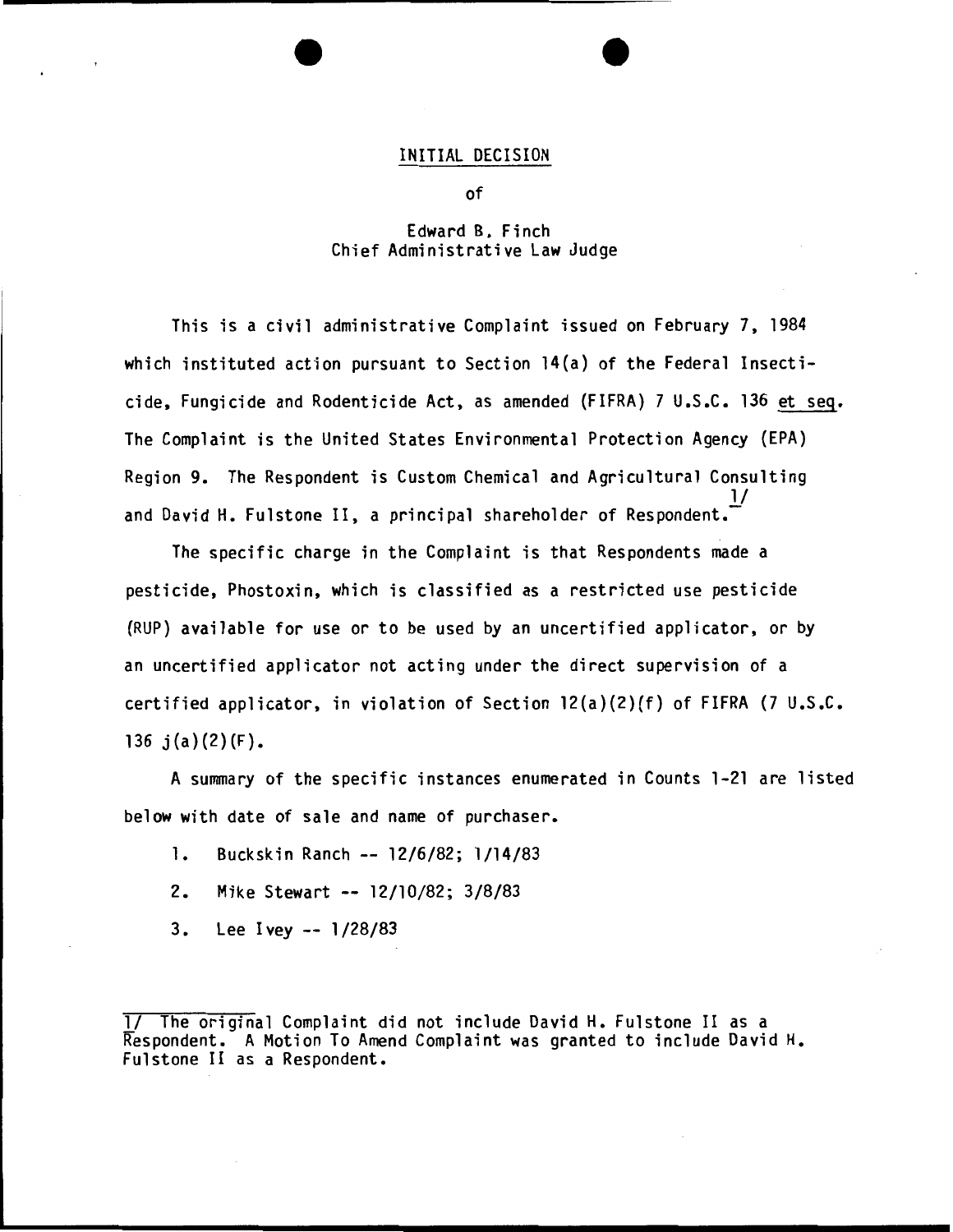- 4. Thran-Cary Ranch -- 1/14/83
- 5. Terry Crosby -- 1/25/83; 2/3/83; 2/9/83; 3/8/83
- 6. 4 G Corporation -- 1/24/83
- 7. Riversplit Ranch-- 2/24/83
- 8. P. v. Ranch-Tom Foote -- 2/24/83
- 9. Fred Searles -- 3/8/83
- 10. A Lazy Ranch-Robert McIvor -- 3/11/83
- 11. DePaoli Brothers -- 3/24/83
- 12. Tribbols Ranch -- 3/29/83
- 13. Buster High -- 3/8/83
- 14. 3-2 Bar Ranch-Jim Andrae -- 12/3/82; 2/14/83; 2/23/83

To reiterate, the basic charge is that these parties were not certified at the time the Phostoxin was made available for use and there was no indication in Respondent's records of the transaction that the applicator who was expected to use the Phostoxin was certified in accordance with Section  $4(a)(2)$  of FIFRA  $(7 \cup .5 \cup .7 \cup .5 \cup (a)(2))$ .

Complainant has proposed that a civil penalty of \$21,850.00 be assessed against Respondent for these alleged violations.

A timely Answer was filed which:

- 1. Denies Respondent is a person under Section 2(s)(7 U.S.C. 136(s)).
- 2. Admits that at all times mentioned in the Complaint Respondent distributed into commerce the product Phostoxin, but denied that said product is presently being distributed.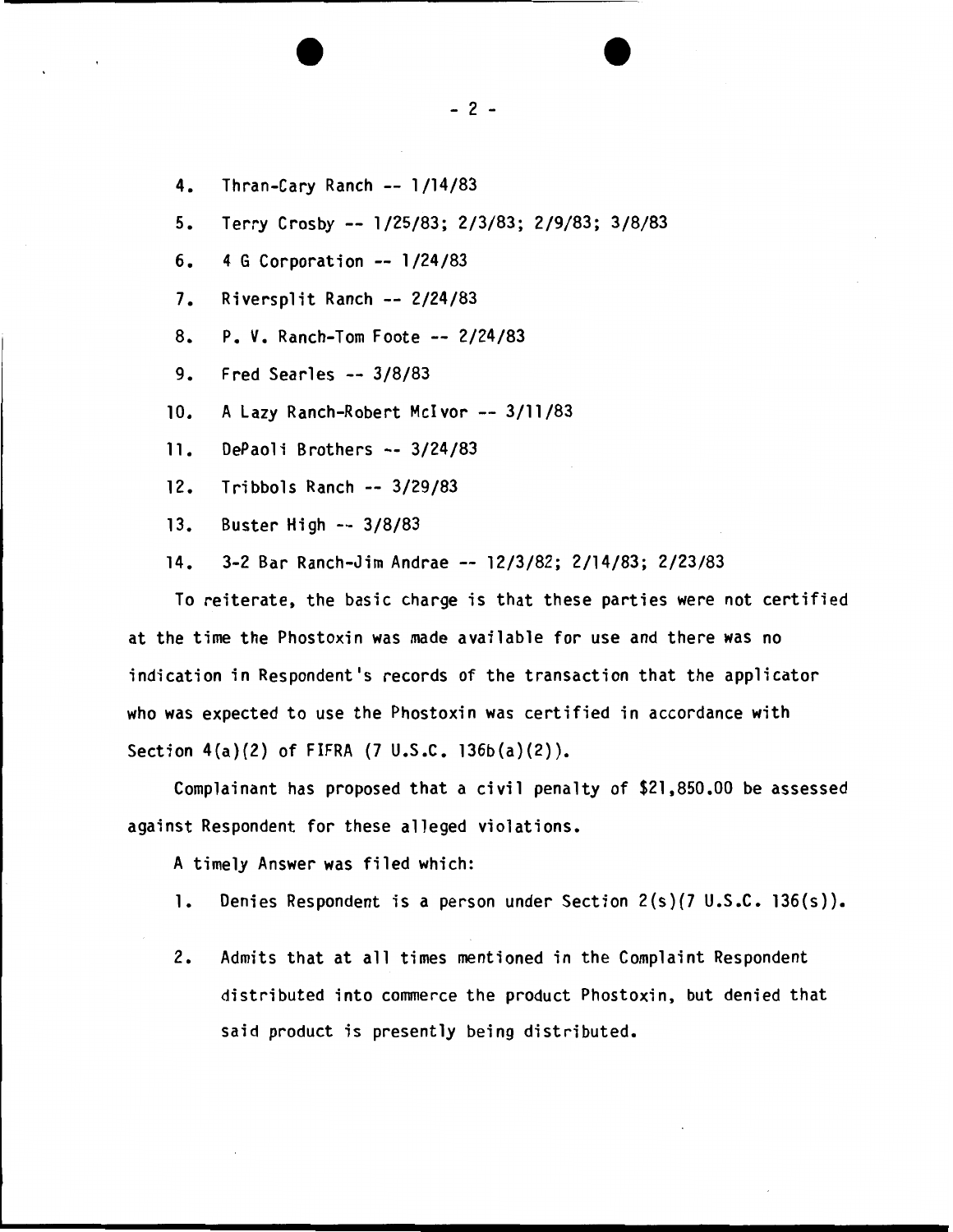As to the civil penalty, Respondent answered:

The Respondent for reasons herein stated denies that any civil penalty should be assessed. However, should it be determined that Respondent violated any sections of FIFRA, the civil penalties as set forth in Section II of the Complaint are excessive and confiscatory for the reasons (1) the size of Respondent's business at the time of the alleged violations does not warrant the amount of damages, (2) that Respondent has ceased to conduct business and has completely liquidated its inventory and has debts exceeding the amounts received as the result of the liquidation, (3) the gravity of the offense claimed in the Complaint do not warrant such penalties, (4) no harm resulted to health or environment from any of the claimed activities of Respondent, (5) Respondent was not given notice and opportunity for a hearing on the charges alleged in the Complaint in the County of the principal place of business of Respondent, and (6) Respondent has always conducted its sale of restricted use pesticides in the exercise of due care.

Affirmative defenses raised in Answer.

1. All sales of Phostoxin by Respondent have been made with the exercise of due care and have not caused any harm to health or the environment.

2. All sales of Phostoxin by Respondent have been made to a licensed applicator or to persons who are not certified applicators for application by certified applicators.

3. To the best knowledge and belief of the Respondent, all Phostoxin sold by it has been applied by certified applicators

- 3 -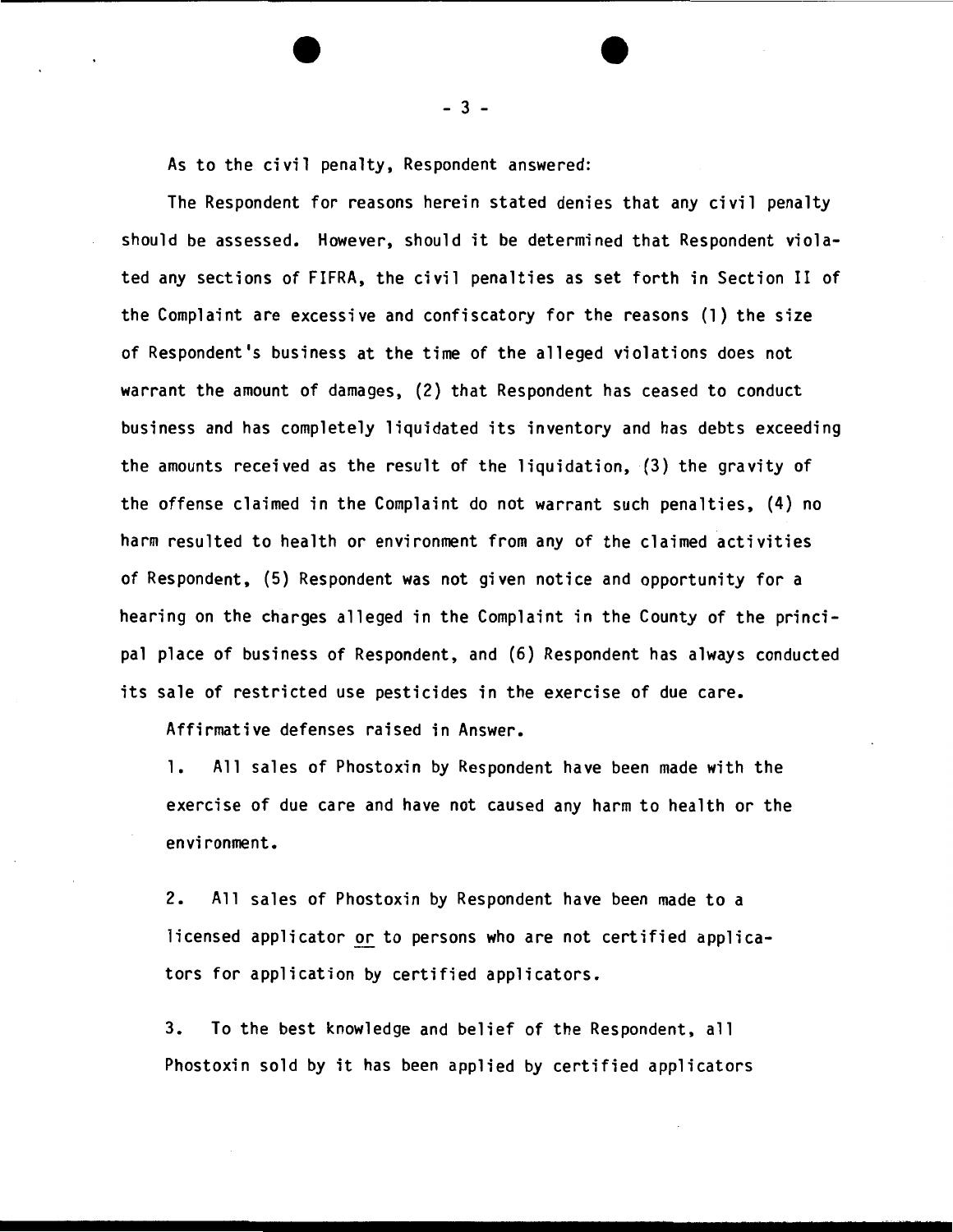or under the direct supervision of certified applicators as defined in Section 2(e)(4} of FIFRA.

4. Respondent has maintained and kept records of all sales of Phostoxin in accordance with all Federal and State laws and regulations.

5. All sales of Phostoxin by Respondent were in compliance with Federal and State laws and regulations.

6. Federal and State laws and regulations do not require a distributor of any registered pesticide classified for restricted use to indicate in its sale records who the certified applicator of the pesticide is to be.

7. Respondent has cooperated fully with all Federal and State employees in inspecting and obtaining copies of all sales information and records maintained by Respondent.

#### Findings of Fact

tion. 1. That Custom Chemical & Agricultural Consulting is a Nevada corpora-

2. That Custom Chemical & Agricultural Consulting and David H. Fulstone II, respectively (hereinafter "Respondents"), are a person as defined in Section 2(s) of FIFRA [7 U.S.C. §136(s)].

3. That Respondent distributed into commerce the product, Phostoxin, at its place of business located at 12 South Main Street, Yerington, Nevada 89447.

- 4 -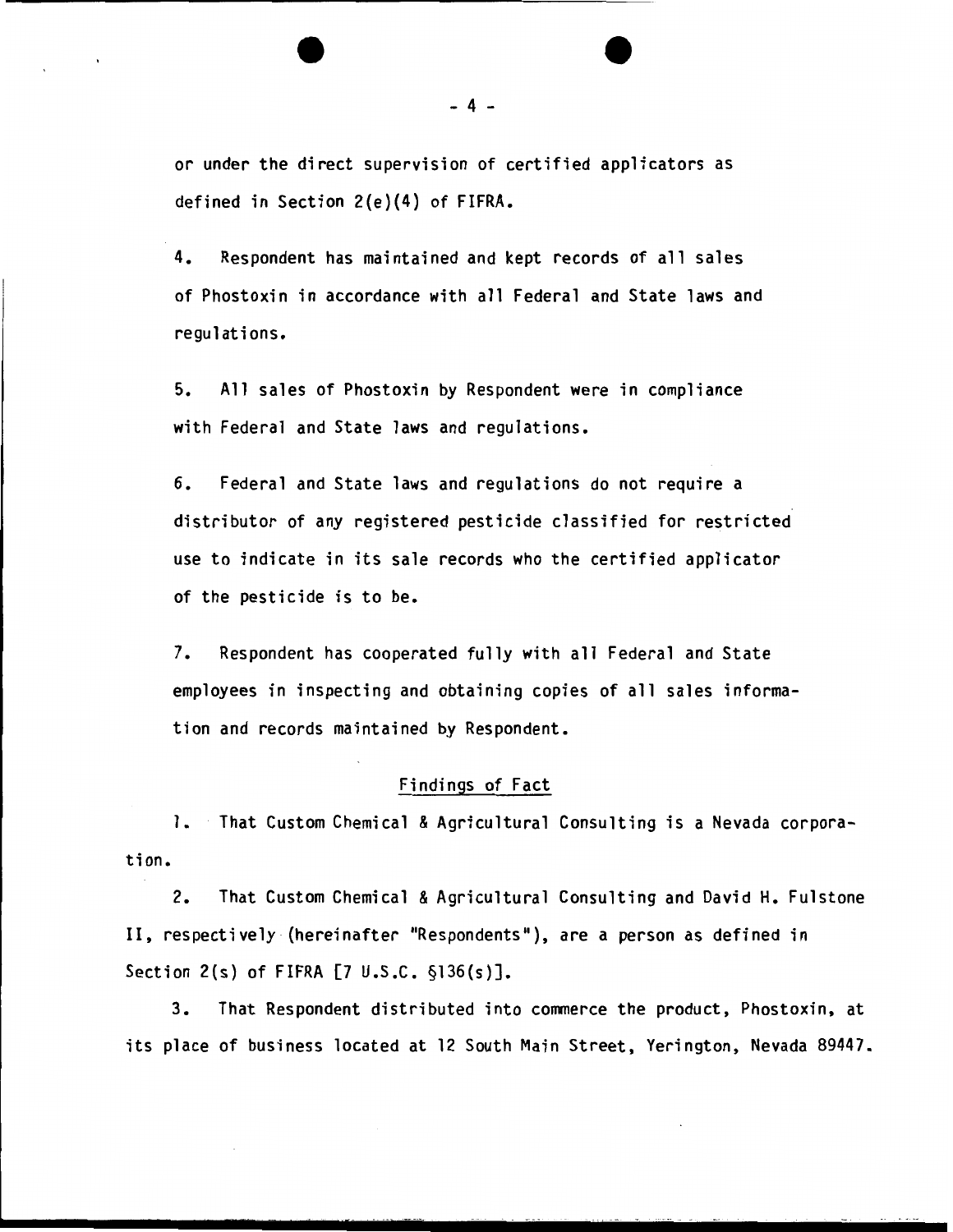4. Phostoxin is a pesticide as defined in Section 2(u) of FIFRA  $[7 \cup .S.C. \S136(u)].$ 

5. That the product, Phostoxin has been registered with the Administrator, U. S. Environmental Protection Agency and assigned EPA Registration Number 40285-1.

6. That Phostoxin, EPA Registration Number 40285-1, contains the sole active ingredient Aluminum Phosphide and is classified for restricted use in accordance with Section 3(d) of FIFRA [7 U.S.C. §136a(d)] and the Code of Federal Regulations Title 40, Section 162.31 because of inhalation hazards to human beings.

7. That Respondents made the product, Phostoxin, a restricted use pesticide, available for use or to be used by an uncertified applicator, or by an uncertified applicator not acting under the direct supervision of a certified applicator.

#### Statement of Facts

The facts which led to the initiation of this investigation are important. A routine review of dealer records from Van Waters and Rogers, 2256 Junction Avenue, San Jose, California, indicated that Custom Chemicals and Agricultural Consulting had purchased Phostoxin on the following dates:

|                  |  | November 15, 1982 -- 14 Flasks of Phostoxin Tablets,<br>EPA Registration No. 40285-1 |
|------------------|--|--------------------------------------------------------------------------------------|
| February 1, 1983 |  | -- 14 Flasks of Phostoxin Tablets,<br>EPA Registration No. 5857-1                    |
| April 1, 1983    |  | -- 14 Flasks of Phostoxin Tablets,<br>EPA Registration No. 5897-1.                   |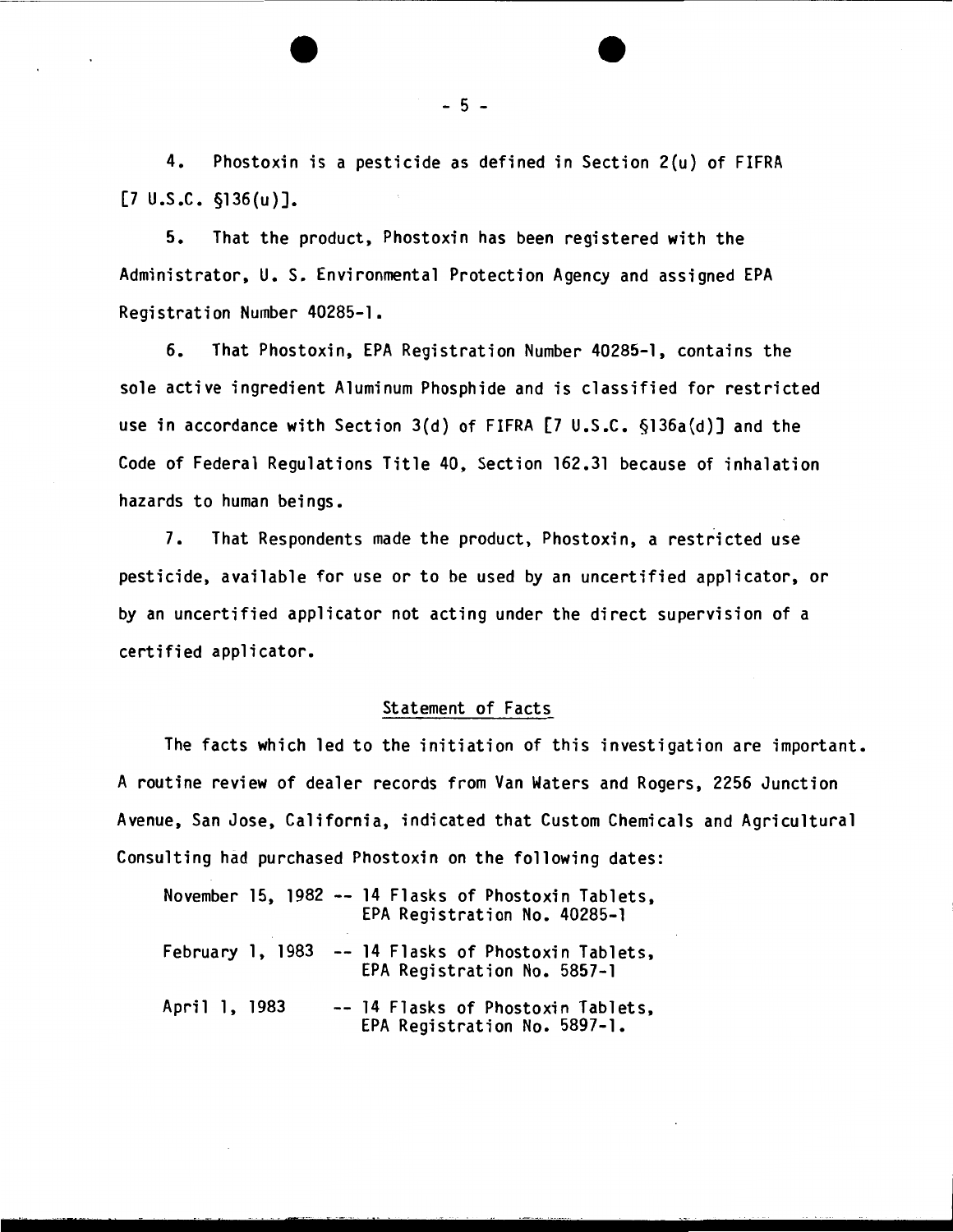Corresponding reports submitted to the State of Nevada Department of Agriculture for Custom Chemical and Agricultural Consulting showed one sale of restricted use pesticides for the period from October 1982 to March 1983. That sale was for 30 gallons of paraquat to a customer identified as Peri Farms.

The noted inconsistency in records of sale and purchase of Phostoxin and a request from the District Attorney for lyon County to audit the records of Custom Chemical and Agricultural Consulting prompted a books and records inspection by the Nevada Department of Agriculture to determine whether or not restricted use pesticides were made available for use by persons who were not certified at the time of the purchase. The inspection was conducted on April 8, 1983.

During the course of the inspection the owner of Custom Chemical and Agricultural Consulting, David H. Fulstone II, made statements which were perceived as an admission that he knew that Phostoxin tablets were restricted under the law as to use and that he was knowingly selling the tablets to individuals who were not certified. Tr., p. 53 Fulstone had filed the Registry For Purchase of Restricted-Use Pesticides with the Department of Agriculture showing no sales of restricted use pesticides. EPA-1 When questioned about this practice, he indicated that he did so to avoid the possibility of harassment of his customers by the inspectors from the Nevada Department of Agriculture.

An amended Registry for Purchase of Restricted-Use Pesticides for Custom Chemical and Agricultural Consulting dated April 11, 1983 filed with the Nevada Department of Agriculture showed twenty-four (24) additional sales of

 $- 6 -$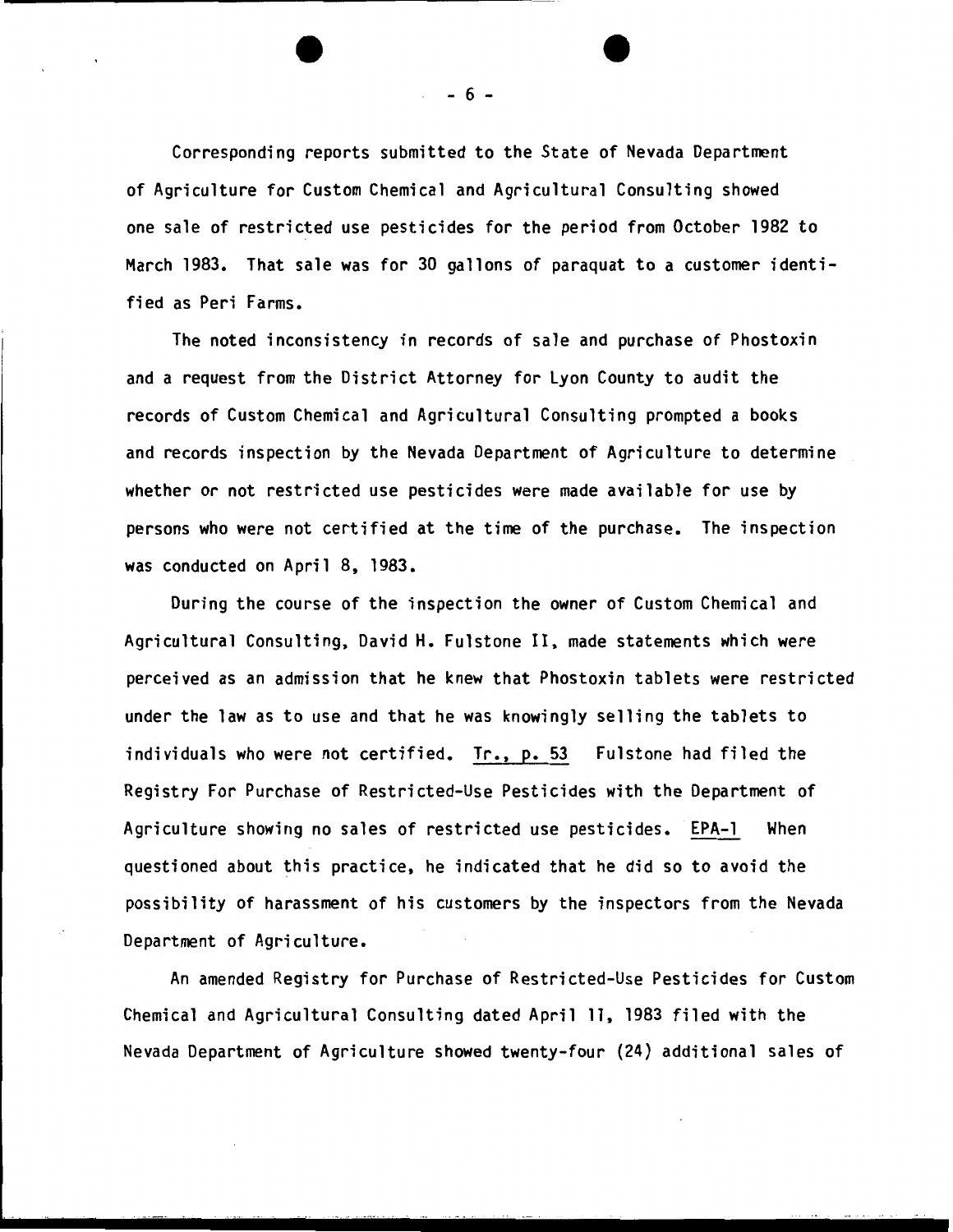restricted use pesticides. EPA-1-3 These sales were for the period from October 1982 to March 1983. Prior to amendment, the Registry on file showed only one sale for the same period. The 24 sales reported involved seventeen (17) individuals. Fourteen (14) of the 17 individuals identified in the amended report as purchasing restricted use pesticides were interviewed by the Department of Agriculture inspectors. Five of the 14 knew that the product was restricted and were certified. Two uncertified individuals knew the product was restricted. The remaining seven individuals did not know that the product was restricted to certified applicators.

#### Discussion

# I. Complainant's Evidence.

The testimony of Complainant's witness, William R. Jeffress, clearly establishes the fact that there were sales of the restricted use pesticide Phostoxin by Respondents and that the purchasers who are listed in the Amended Complaint were uncertified at the time of the purchase. That the application of the pesticide Phostoxin was not in compliance with FIFRA and the implementing regulations or the laws of the State of Nevada.

The testimony of Lawrence E. Blalock clearly establishes the fact that the Respondent David H. Fulstone II, was not certified at the time of the sales listed in the Amended Complaint and Notice of Opportunity for Hearing and that the purchasers of the Phostoxin were either never certified or the certification had lapsed at the time of the application. Blalock's evidence further corroborates that given by Jeffress with respect to Respondent Fulstone's attitude with respect to the sales of Phostoxin to

- *1* -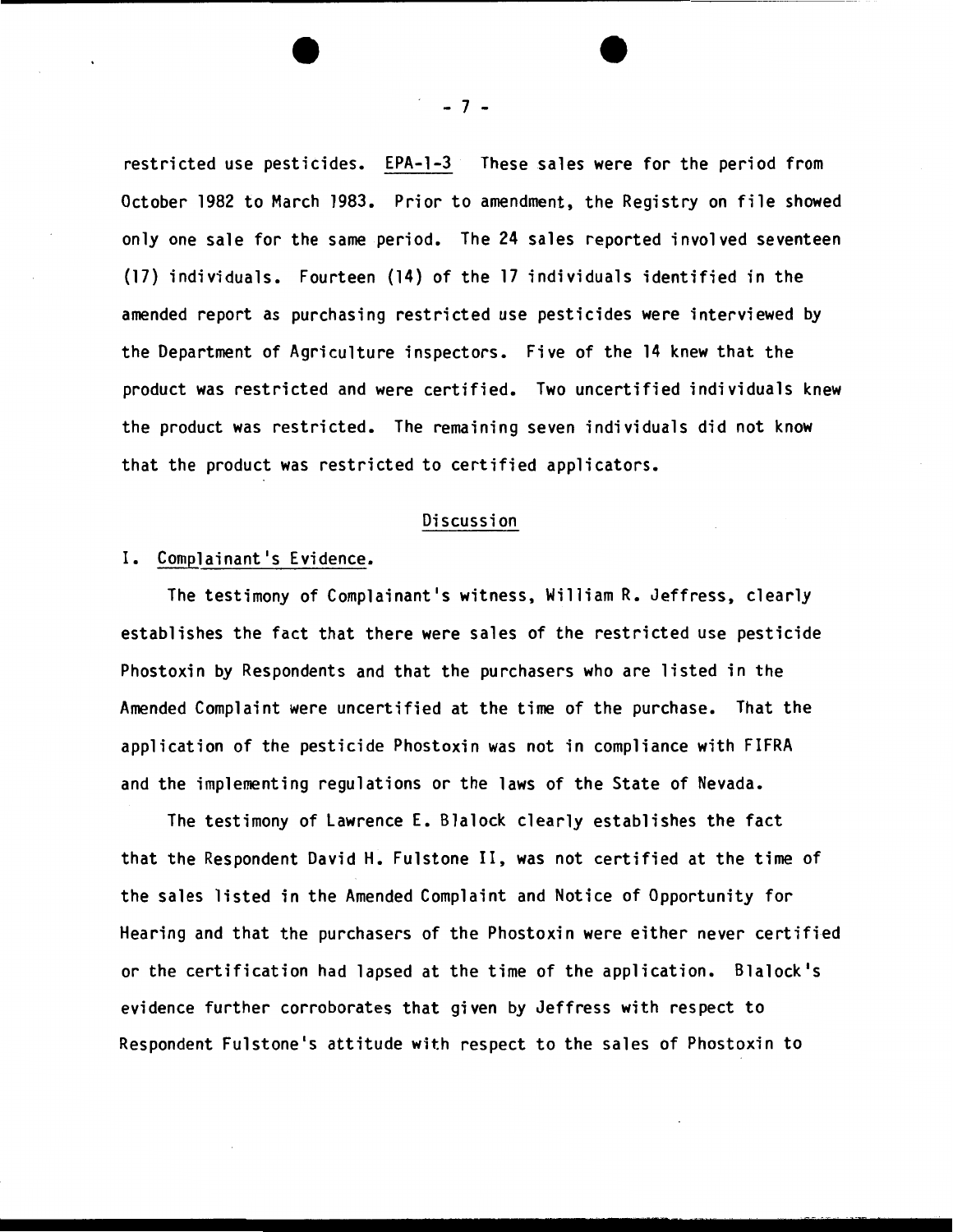uncertified applicators and the falsehood practiced by Respondent Fulstone in filing the Registry For Purchase of Restricted-Use Pesticides required under Nevada law.

The testimony of Harlan Specht establishes the fact that none of the persons to whom the restricted use pesticide was sold as enumerated in the Amended Complaint were pesticide dealers.

II. Respondents' Evidence.

Respondents' evidence does not controvert in any significant manner the evidence presented by Complainant.

Respondents called Buster High, one of the purchasers of Phostoxin. Mr. High testified that he was told that Phostoxin was restricted at the time of purchase and that it was to be applied either by or under the direct supervision of a certified applicator. Mr. High went on to describe the instruction given at the time of purchase. Mr. High had been certified and believed at the time he applied the Phostoxin that he was still so, even though his certification had expired.

Respondent, David H. Fulstone II, was the principal witness for Respondents. Mr. Fulstone sat at counsel table during the presentation of Complainant's case and heard all of the testimonial evidence.

Mr. Fulstone testified that he is the Vice Chairman of the Board, Nevada Department of Agriculture, and has been involved with the Board over some period of time. In addition, he is also President of the Nevada Farm Bureau and along with his father's ranching company, David H. Fulstone Company, the owner of the Respondent corporation.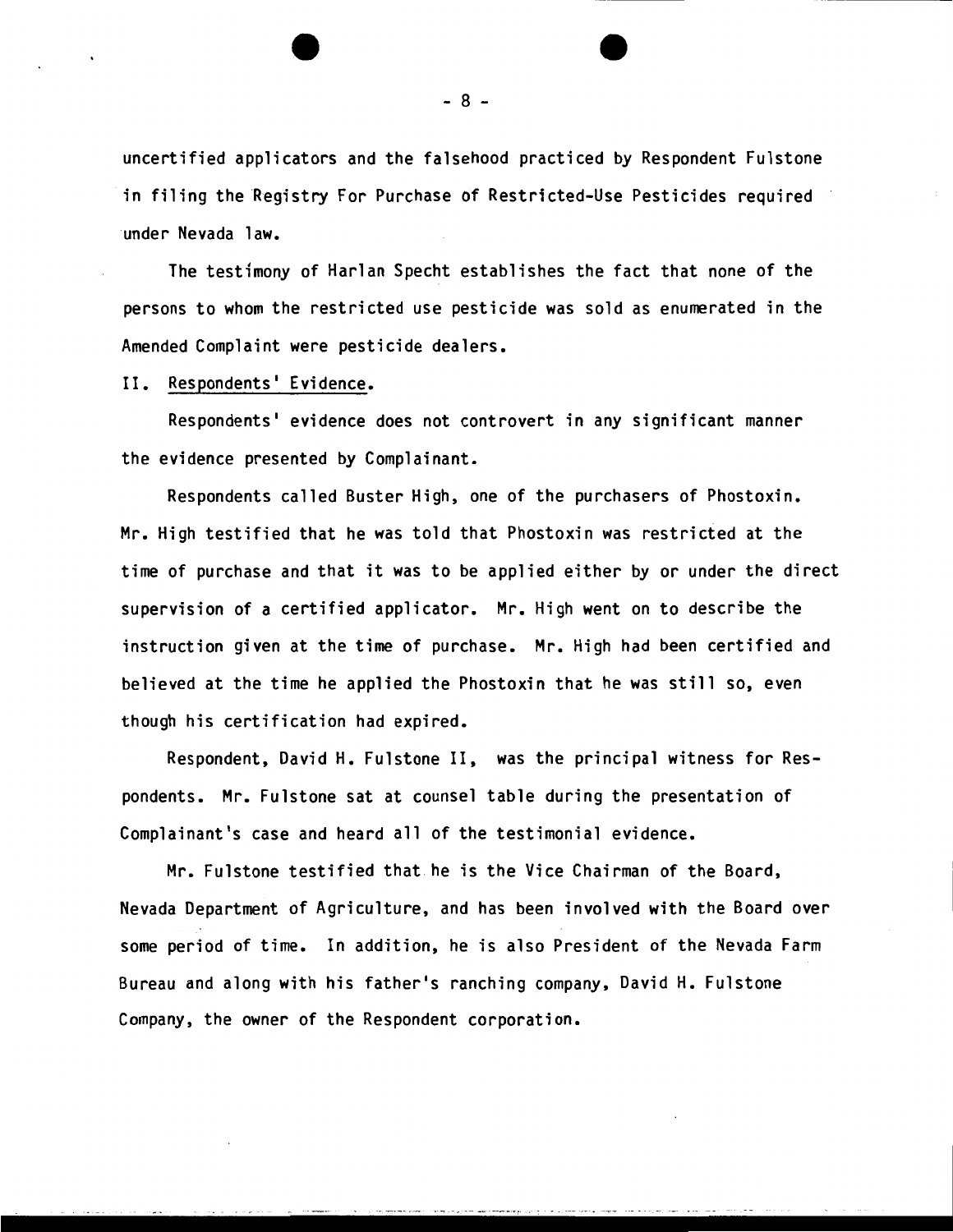With respect to the substantive issues presented by the pleadings, Mr. Fulstone's testimony set forth in detail various excuses for selling the Phostoxin to farmers who were not qualified to apply the pesticide and from whom Mr. Fulstone failed to ascertain the manner in which the pesticide would be applied at the time of sale. In response to the testimony of Mr. Jeffress regarding the reasons for the bogus registries filed with the Department of Agriculture, Mr. Fulstone stated that during the inspection by the Department of Agriculture that he did not want his neighbors harassed by the inspectors. Tr., p. 53

With respect to being available as the certified applicator under whose direction the various customers applied the Phostoxin, Mr. Fulstone testified that he was available by radio in the vehicles or by telephone. The Nevada Administrative Code, Certified Applicator Regulations set forth specific criteria for certified applicators. Mr. Fulstone, a State of Nevada Department of Agriculture official, appeared to be totally unaware of these standards.

Mr. Fulstone testified that in the case of every sale of the Phostoxin a supplemental label was provided. When asked on cross-examination if he determined that each purchaser would measure up to the standard set forth in the box at the top of the supplemental label which is a statement of Section  $12(a)(2)(F)$  of FIFRA, Mr. Fulstone's response was, "I really didn't make a determination at that time."

Mr. Fulstone testified at length concerning the financial condition of the corporate Respondent as well as his own dire financial condition. No evidence was presented as to the financial condition of the other owner of

- 9 -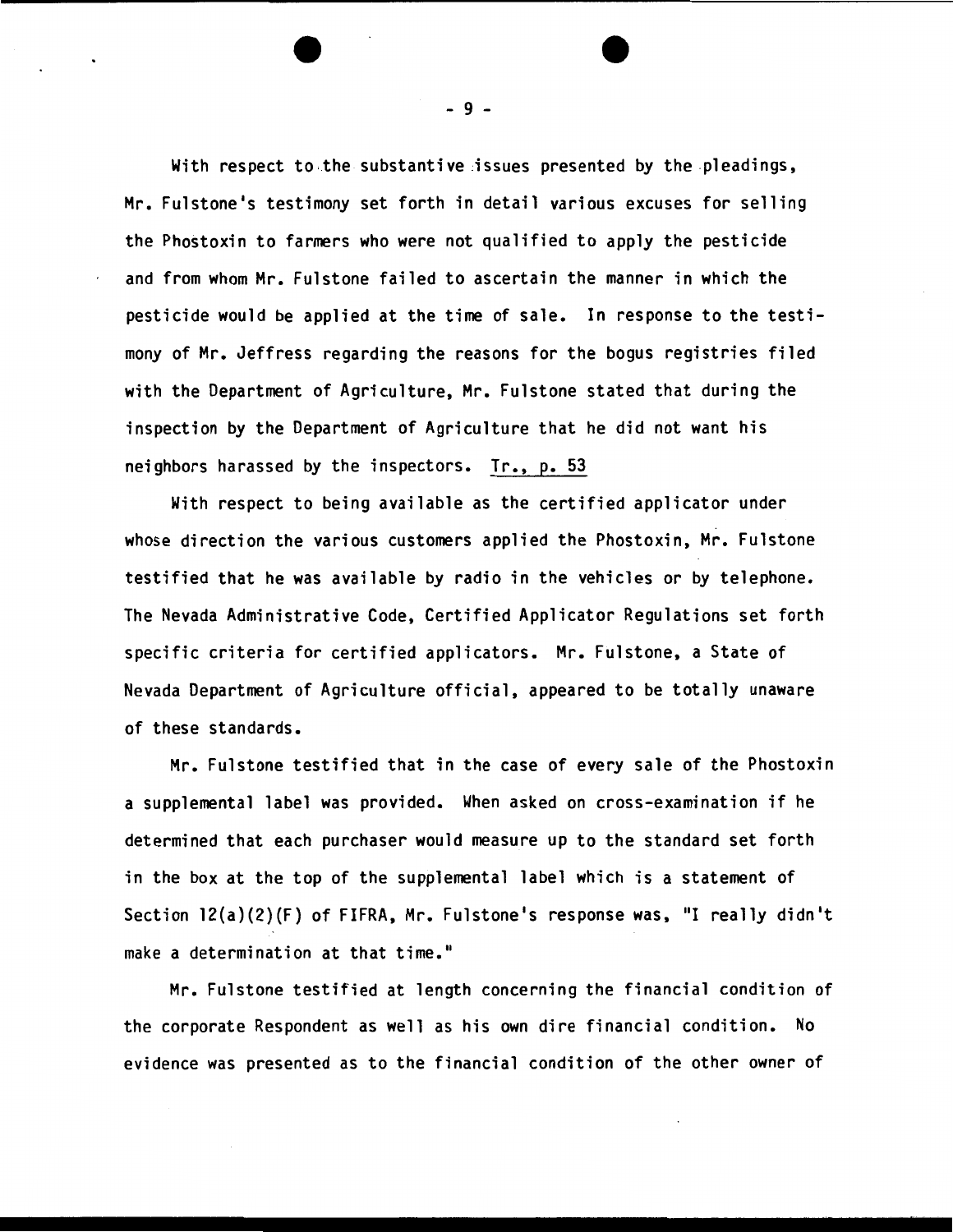the corporate Respondent, the David H. Fulstone Company. Respondent Fulstone did testify that his father had paid off most of the debt of the corporate Respondent.

 $\mathcal{L}^{\text{max}}$ 

The evidence in the record here overwhelmingly indicates that all of the sales listed in Counts 1-20 of the Complaint were to uncertified applicators and the same is true as to whether or not the RUP was applied by a certified applicator.

#### III. Penalty.

Complainant's witness, Robert A. Boesch, testified as to the calculation of the proposed penalty set forth in the Amended Complaint and Notice of Opportunity for Hearing. Respondent Fulstone testified that the sales of the corporate Respondent for the years 1981, 1982 and 1983 were \$100,000; \$400,000; and \$200,000; respectively. These sales figures raised a question by the presiding Chief Administrative law Judge as to the calculation of the penalty. Category II under the penalty guidelines covers sales between \$100,000 and \$400,000. Mr. Boesch indicated in his testimony that Category II of the penalty guidelines was used in the calculation of the proposed penalty.

While Mr. Boesch's testimony resolves the question raised by the presiding Chief Administrative law Judge as to the policy, category to be applied, the more significant question is whether or not these Respondents are capable of paying a penalty if a penalty is assessed. The short answer is: Yes, the Respondents are not without funds. Testimony was presented that the two owners of the corporate Respondent are the Respondent Fulstone and the David H. Fulstone Company. No evidence was presented as to the financial condition of the David H.

- 10 -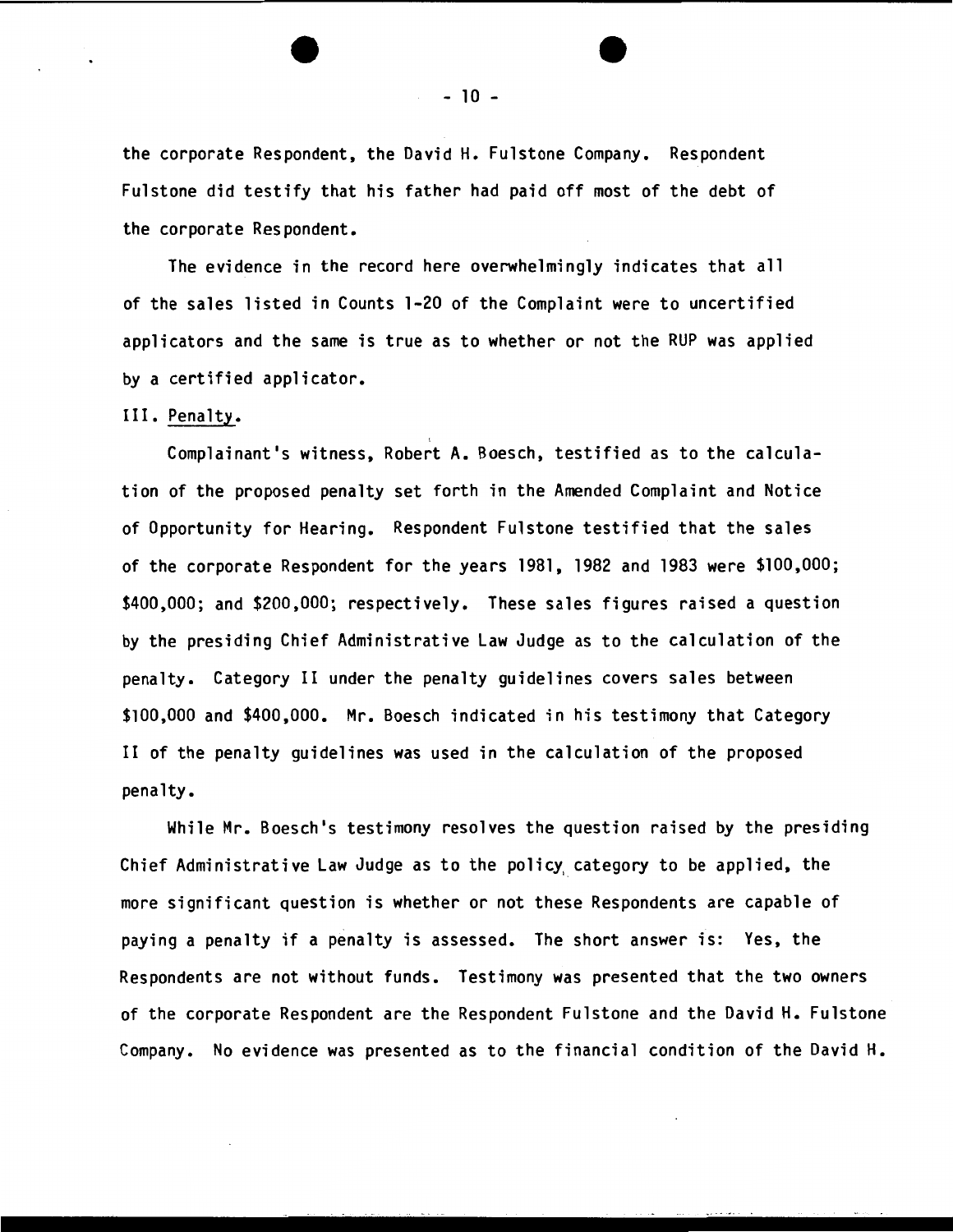Fulstone Company. There is evidence, however, that the David H. Fulstone Company has either paid or guaranteed the debt of the corporate Respondent. There is no reason to believe that this owner of the corporate Respondent would be in any way impaired by the payment of a civil penalty assessed against these Respondents.

Numerous financial statements of Mr. Fulstone were submitted into evidence, including tax returns for the years 1982, 1983 and 1984, all of which would indicate a possible inability of Respondents to pay a civil penalty of \$21,850.00. However, there was also introduced Resp. 3 which is a statement of financial condition of David H. Fulstone II and Diane E. Fulstone as of August 27, 1985, which was prepared by Widmer & Guy, Certified Public Accountants. This compilation of financial condition loses a substantial portion of its credibility by the caveat in the second paragraph thereof which reads:

> "A compilation is limited to presenting in the form of financial statements information that is the representation of the individuals whose financial position is presented. We have not audited or reviewed the accompanying financial statement and, accordingly, do not express an opinion or any other form of assurance on it."

## Conclusion

Based upon the record in this proceeding, it is concluded that Respondents did make available for use by selling the RUP Phostoxin to uncertified applicators, and there is also no evidence in the record to enable the Court to conclude that any of the RUP sold was applied by certified applicators.

Therefore, it must be found that all elements of the Complaint have been proved and the full amount of the proposed penalty is hereby assessed against Respondent.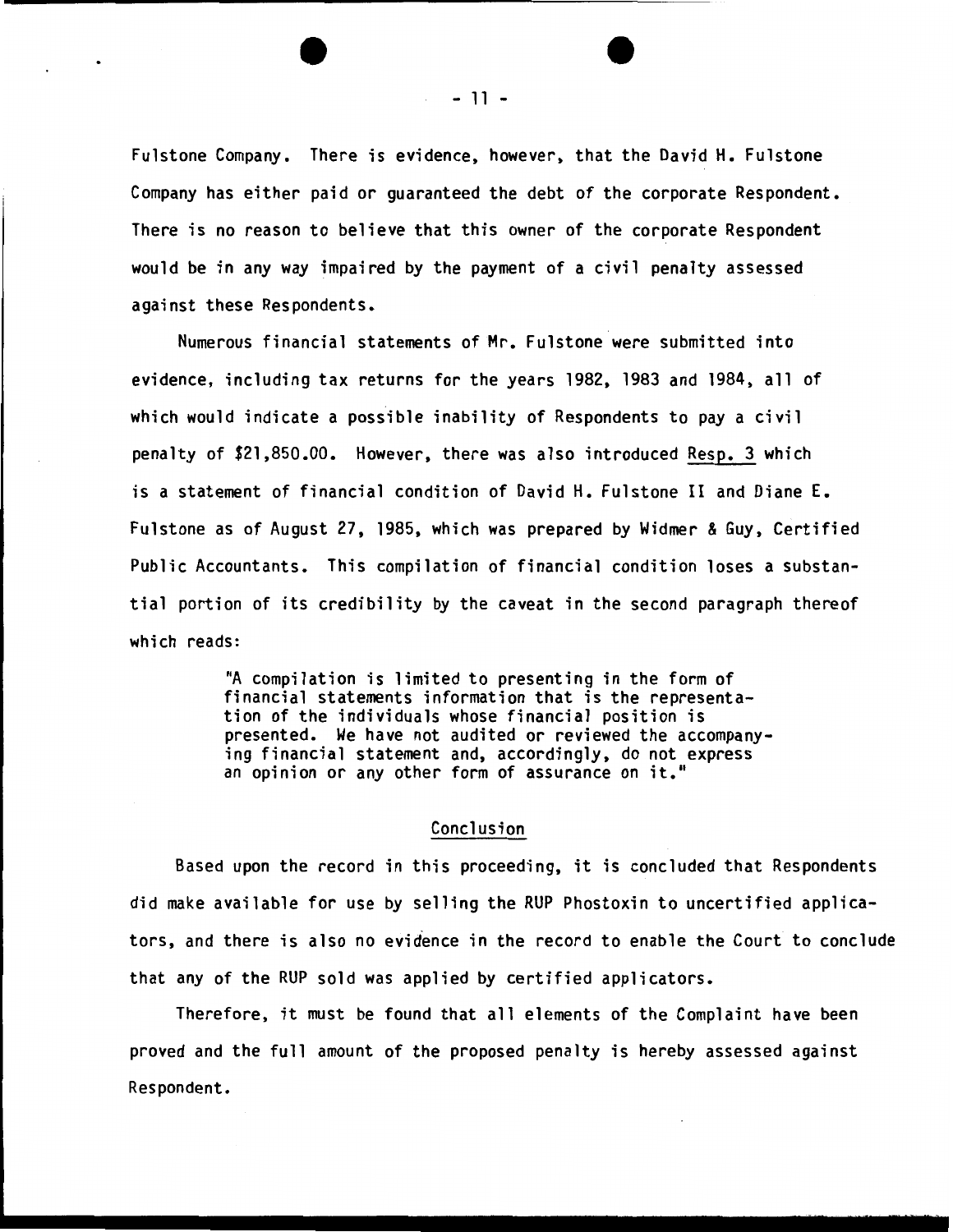Pursuant to the Federal Insecticide, Fungicide and Rodenticide Act, Section 14(a)(1), 7 U.S.C. 136 1(a)(1), a civil penalty of \$21,850.00 is assessed against Custom Chemical and Agricultural Consulting and David H. Fulstone II, for violation of the Act found herein.

Payment of the full amount of the civil penalty assessed shall be made within sixty (60) days of the service of the Final Order upon Respondent by forwarding a cashier's check or certified check payable to the Treasurer, United States of America, to:

> U. S. EPA, Region 9 Regional Hearing Clerk P. 0. Box 360863M Pittsburgh, PA 15251

It is so ordered.

R

Edward Chief Administrative Law Judge

Dated: April 29,

Washington, D. C.

2/ Unless an appeal is taken pursuant to the rules of practice, 40 CFR 22.30, or the Administrator elects to review this decision on his own motion, the Initial Decision shall become the final order of the Administrator. See 40 CFR 22.27(c).